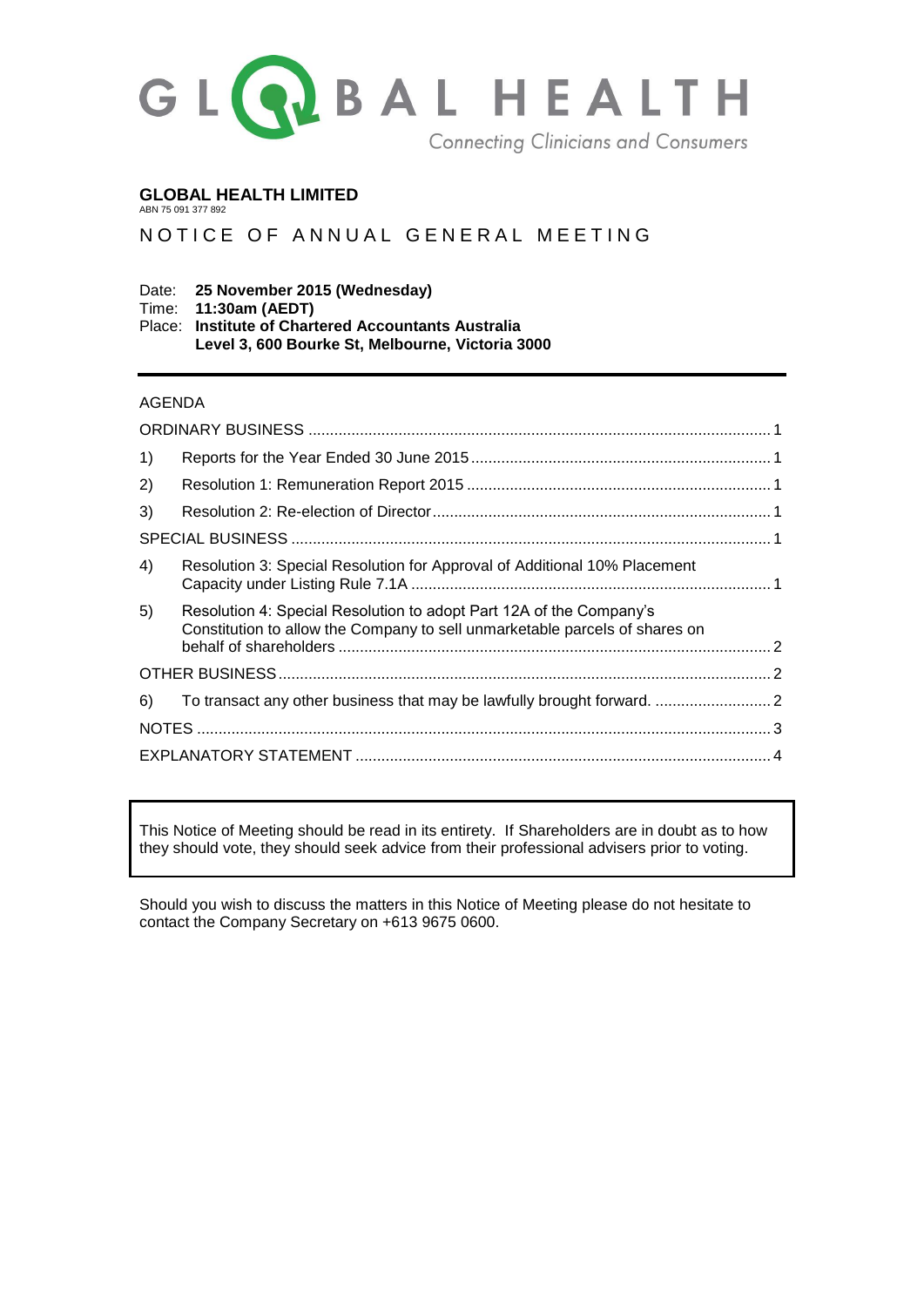### **NOTICE OF ANNUAL GENERAL MEETING 2015** CONTINUED

## <span id="page-1-0"></span>**A G E N D A**

### **ORDINARY BUSINESS**

### <span id="page-1-1"></span>**1) Reports for the Year Ended 30 June 2015**

To receive and consider the Annual Financial Report, the Directors' Report and the Independent Audit Report of the Company and its controlled entities for the financial year ended 30 June 2015.

### <span id="page-1-2"></span>**2) Resolution 1: Remuneration Report 2015**

To consider and, if thought fit, to pass the following resolution as a non-binding resolution:

'*That the Remuneration Report for the financial year ended 30 June 2015 (as set out in the Directors' Report) be adopted*'.

#### Voting Exclusion

The Company will disregard any votes cast on this resolution by all directors and key management personnel, being persons who have authority and responsibility for planning, directing and controlling the activities of the Company, directly or indirectly, and any of their respective nominees or associates. The Company will also disregard the votes cast on this resolution by all closely related parties of directors and key management personnel. However the Company need not disregard a vote if it is cast by:

- (a) that person (excluded from voting) as proxy, appointed in writing for a person who is entitled to vote, in accordance with the express directions on the proxy form and is not cast on behalf of a person excluded from voting or their closely related parties; or
- (b) the person chairing the meeting who is appointed as proxy and the proxy:
	- (i) does not specify the way the proxy is to vote on the resolution; and
	- (ii) expressly authorises the chair to exercise the proxy even if the resolution is connected directly or indirectly with the remuneration of a member of the key management personnel for the Company.

Please note that the Chairman of the Meeting intends to vote undirected proxies in favour of all resolutions.

If the Chairman of the Meeting is appointed as your proxy you are expressly authorising the Chairman of the Meeting to exercise your proxy even if the resolution is connected directly or indirectly with the remuneration of a member of key management personnel.

#### <span id="page-1-3"></span>**3) Resolution 2: Re-election of Director**

To consider and, if thought fit, to pass the following resolution as an ordinary resolution:

*'That in accordance with the provisions of the Company's Constitution, Mr Robert Knowles retires by rotation and being eligible is hereby re-elected as a Director of the Company'.*

#### <span id="page-1-4"></span>**SPECIAL BUSINESS**

## <span id="page-1-5"></span>**4) Resolution 3: Special Resolution for Approval of Additional 10% Placement Capacity under Listing Rule 7.1A**

To consider and, if thought fit, to pass the following resolution as a special resolution:

*'That for the purposes of ASX Listing Rule 7.1A and for all other purposes, approval be given for the issue of equity securities of up to 10% of the Company's share capital calculated in accordance with Listing Rule 7.1A, and on the terms and conditions set out in the Explanatory Statement'.*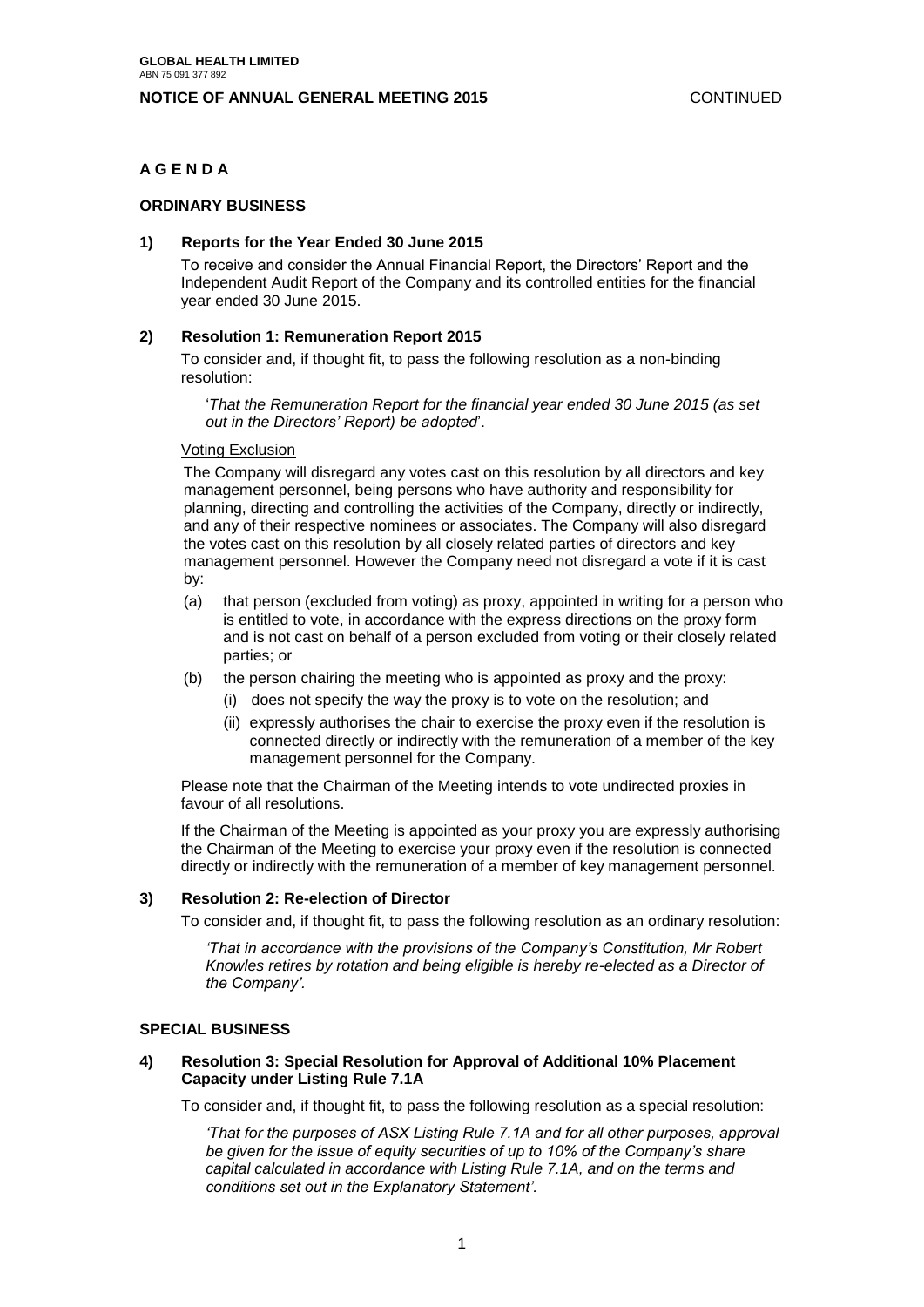## **NOTICE OF ANNUAL GENERAL MEETING 2015** CONTINUED

The Company previously obtained shareholder approval under Listing Rule 7.1A at the last Annual General Meeting on 26 November 2014.

<span id="page-2-0"></span>**5) Resolution 4: Special Resolution to adopt Part 12A of the Company's Constitution to allow the Company to sell unmarketable parcels of shares on behalf of shareholders**

To consider and, if thought fit, to pass the following resolution as a special resolution:

*'That in accordance with the provisions of the Company's Constitution, Part 12A of the Constitution be adopted so that the Company is allowed to sell unmarketable parcels of shares on behalf of shareholders'.*

#### <span id="page-2-1"></span>**OTHER BUSINESS**

<span id="page-2-2"></span>**6) To transact any other business that may be lawfully brought forward.**

By Order of the Board

Peter Curigliano Company Secretary 14 October 2015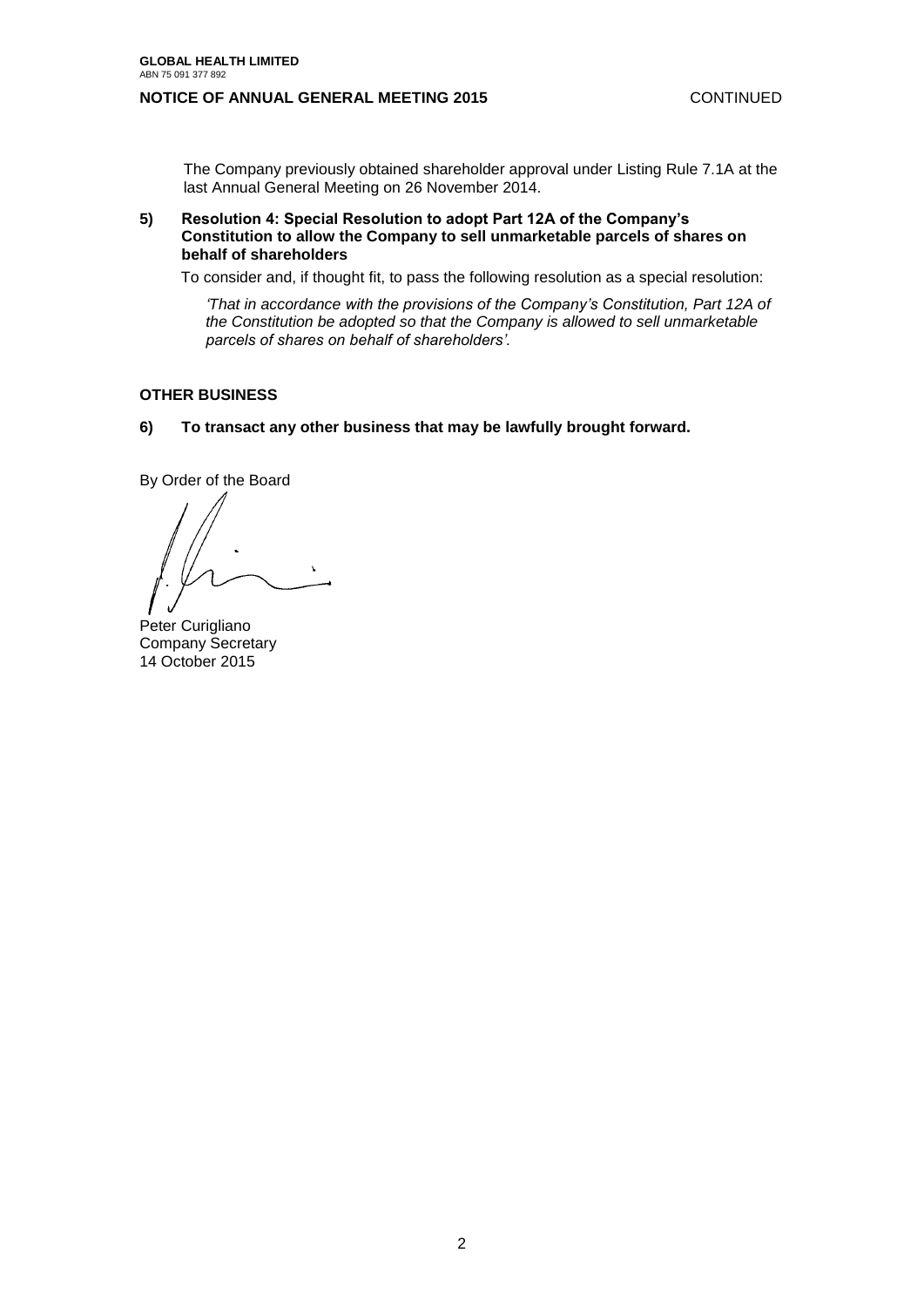## **NOTICE OF ANNUAL GENERAL MEETING 2015** *Notes*

## <span id="page-3-0"></span>**NOTES**

## **Proxies**

A member who is entitled to attend and vote at the Annual General Meeting may appoint a proxy.

A proxy need not be a member of the Company.

A proxy can be either an individual or a body corporate. If you appoint a body corporate as your proxy, that body corporate will need to ensure that it:

- appoints an individual as its corporate representative to exercise its powers at meetings, in accordance with section 250D of the *Corporations Act 2001* (Cth); and
- provides satisfactory evidence of the appointment of its corporate representative prior to commencement of the meeting.

If satisfactory evidence of appointment as corporate representative is not received before the meeting, then the body corporate (through its representative) will not be permitted to act as your proxy. If a shareholder is entitled to cast two or more votes they may appoint two proxies and may specify the percentage or number of votes each proxy is appointed to exercise. If the proxy appointments do not specify the proportion or number of the member's voting rights that each proxy may exercise, each proxy may exercise half of the member's votes.

A form of appointment of proxy is enclosed. To be effective, the proxy form (and, if the appointment is signed by the appointer's attorney, the authority under which it was signed or a certified copy of the authority) must be received by the Company's share registry, Link Market Services Limited, by **11.30am (Melbourne time) on Monday, 23 November 2015**.

Where more than one proxy is to be appointed or where voting intentions cannot be adequately expressed using the enclosed proxy form, an additional form of proxy is available on request from the Share Registry.

The completed Proxy Form may be:

Mailed/delivered to the Company's share registry, Link Market Services Limited at:

Level 12 680 George Street Sydney NSW 2000

Street Address: Postal Address: Locked Bag A14 Sydney South NSW 1235

Faxed to Link Market Services Limited on fax: +612 9287 0309.

Lodged On-Line: Lodge your vote on-line at Global Health Limited's Share Registry website [www.linkmarketservices.com.au.](http://www.linkmarketservices.com.au/) If you lodge your proxy electronically you will not need to return your proxy form by mail or fax.

#### Corporate Representatives

A corporation may elect to appoint an individual to act as its representative in accordance with section 250D of the Corporations Act in which case the Company will require a Certificate of Appointment of Corporate Representative executed in accordance with the Corporations Act. The Certificate must be lodged with the Company before the meeting or at the registration desk on the day of the meeting. The Company will retain the certificate.

## *Entitlement to Vote*

*In accordance with Regulation 7.11.37 of the Corporations Regulations the Directors have set a date to determine the identity of those entitled to attend and vote at the meeting. That date is 7:00pm (AEDT) on 23 November 2015.*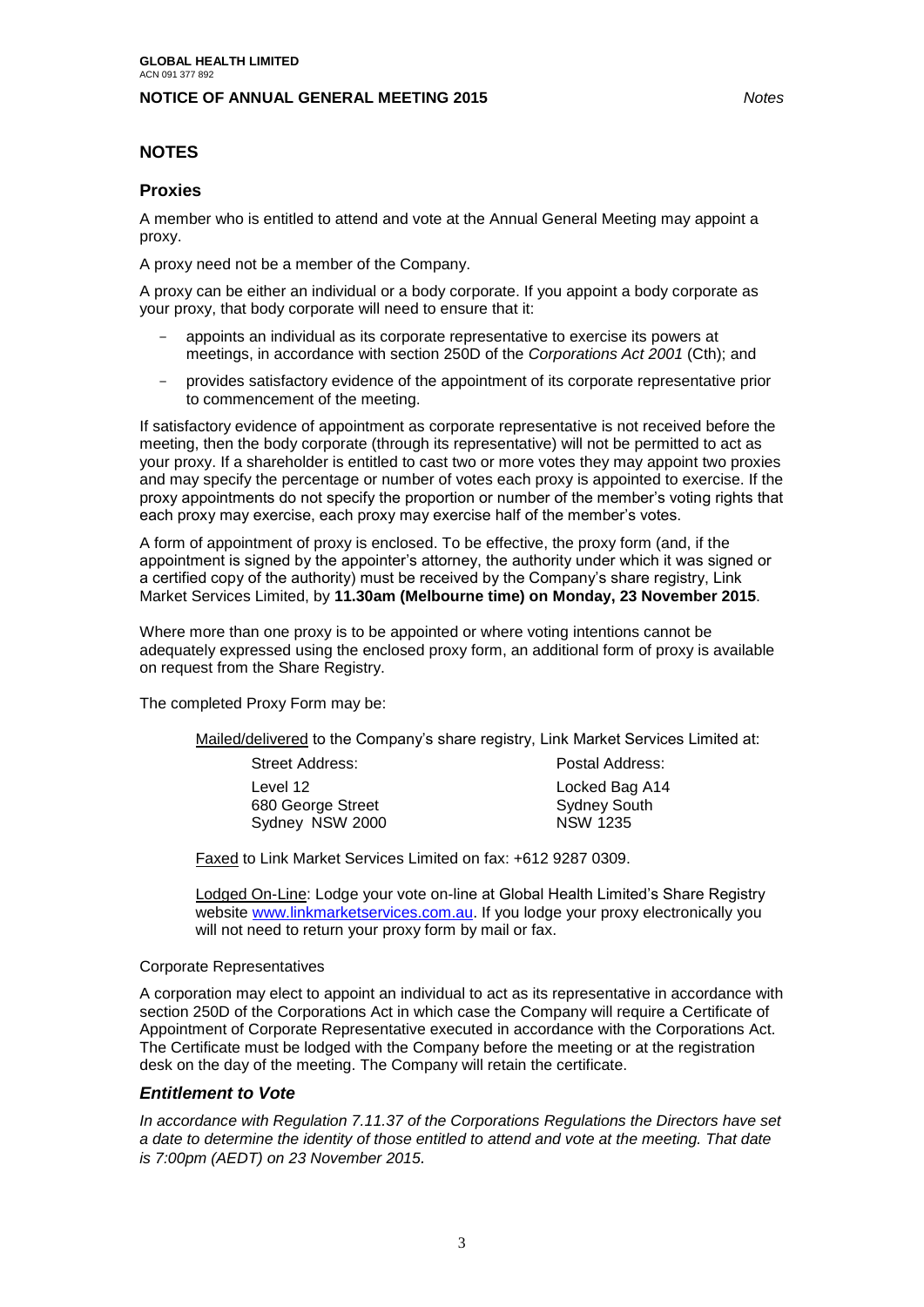## **EXPLANATORY STATEMENT**

<span id="page-4-0"></span>This Explanatory Statement has been prepared for the information of Shareholders in relation to the business to be conducted at the Company's Annual General Meeting.

The purpose of this Explanatory Statement is to provide Shareholders with information that is reasonable required by Shareholders to decide how to vote upon the resolutions.

The Directors recommend that Shareholders read this Explanatory Statement before determining whether or not to support the resolutions.

#### 1) **Reports for the Year Ended 30 June 2015**

This item is self-explanatory. It is intended to provide an opportunity for Shareholders to raise questions on the reports themselves and on the performance of the Company generally.

#### 2) **Resolution 1: Remuneration Report 2015**

As required by sections 249L(2) and 250R(2) of the Corporations Act, a resolution that the Company's Remuneration Report be adopted must be put to the vote. The Remuneration Report is set out in the Directors' Report contained in the Company's 2015 Annual Report.

Section 250R(3) of the Corporations Act provides that the vote on the resolution is advisory and not binding on the Company or the Directors.

Section 250R(4) of the Corporations Act provides that votes on the resolution must not be cast (in any capacity) by or on behalf of members of key management personnel or their closely related parties. However, a vote may be cast by such a person as a proxy for a person who is entitled to vote on this Resolution 1, appointed by way of a shareholder voting form that directs how the proxy is to vote on Resolution 1.

'Key management personnel' and 'closely related party' for the purposes of the Corporations Act are widely defined. They include directors and key management personnel of a public company and family members of directors and key management personnel. Closely-related parties include entities over which a director or key management personnel maintains control.

Amendments to the Corporations Act which took effect on 1 July 2011 provide that where a company's remuneration report receives a 'No' vote of 25% or more at two consecutive annual general meetings, a resolution must then be put to the shareholders at that second annual general meeting as to whether another meeting ('spill meeting') should be held within 90 days at which all directors (other than the managing director) who were in office at the date of approval of the relevant directors' report must stand for re-election.

Also, the *Corporations Amendment (Improving Accountability On Director and Executive Remuneration) Act 2011* has introduced new prohibitions on key management personnel ("KMP") and their closely related parties from voting or voting undirected proxies on, amongst other things, remuneration matters. Accordingly, any undirected proxies held by Directors or by other Key Management Personnel or their closely-related parties for the purposes of Resolution 1 will not be voted on Resolution 1. This prohibition does not apply to the Chairman of the meeting who may vote directed and undirected proxies in favour of the resolution, providing that the shareholder expressly authorises the chair to exercise the proxy even if the resolution is connected directly or indirectly with the remuneration of a member of the KMP for the relevant entity.

A reasonable opportunity will be provided for discussion of the Remuneration Report at the Annual General Meeting.

 The Company encourages all shareholders to cast their votes in relation to Resolution 1 and if shareholders choose to appoint a proxy, shareholders are encouraged to direct their proxy how to vote on Resolution 1 by marking either "For", "Against" or "Abstain" on the proxy form. The Chairman of the meeting will vote undirected proxies in favour of Resolution 1.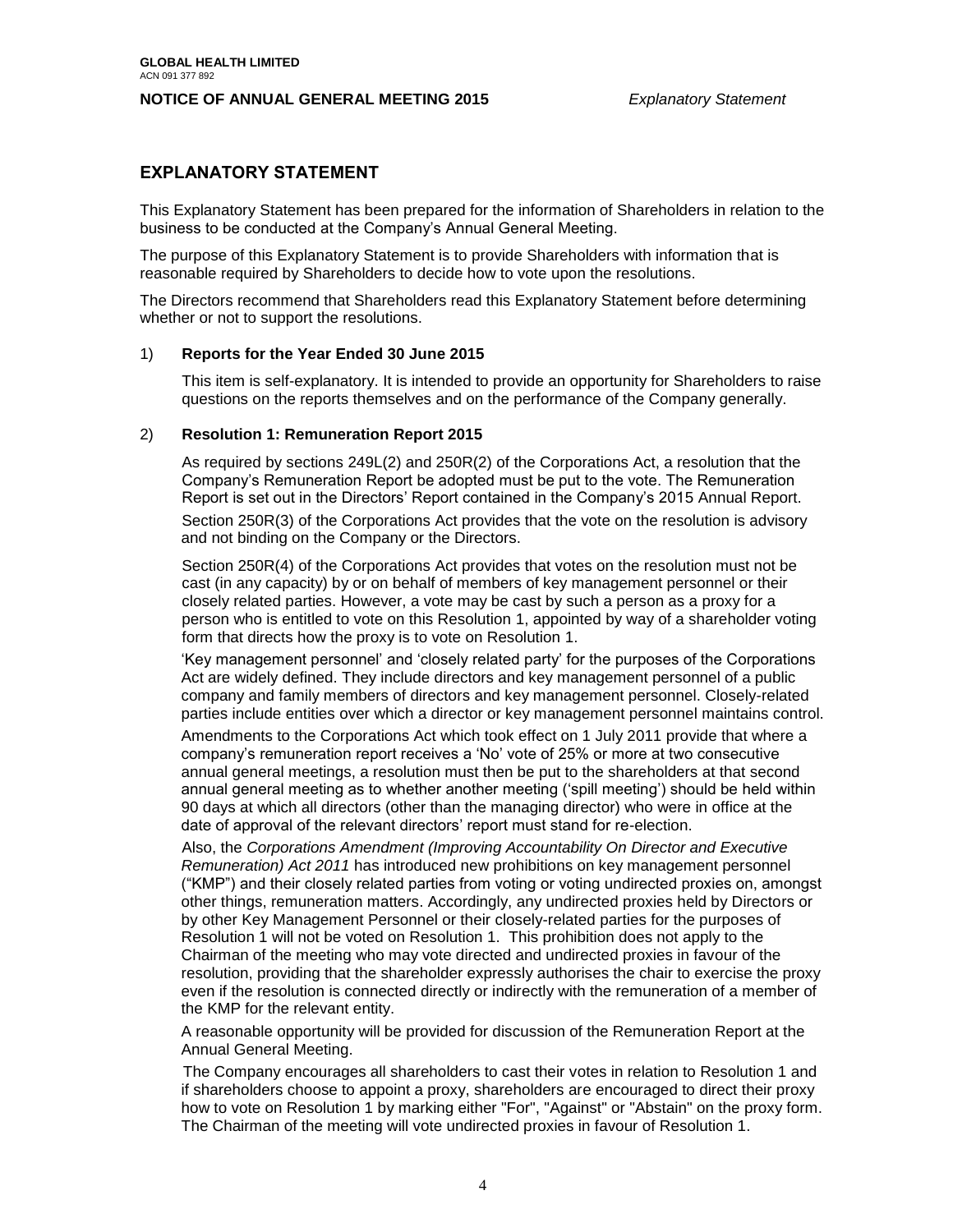### 3) **Resolution 2: Re-election of Director**

This Resolution seeks Shareholder approval for the re-election of Mr Robert Knowles as a Director of the Company.

Clause 11.3 of the Company's Constitution provides that one third of the Directors shall retire from office at every Annual General Meeting of the Company and clause 11.4 provides that such Director is eligible for re-election at that meeting. If approved by Shareholders, the appointments will take effect immediately following the end of the Annual General Meeting.

Mr Knowles AO was appointed by the Board of Directors on 15 October 2013 and elected at the 2014 AGM.

Mr Knowles is a director of the Silver Chain Group of Companies, IPG Pty Ltd and Drinkwise Australia Ltd.

He is also a Commissioner with the National Mental Health Commission, Chair of the Royal Children's Hospital and Chair of the Victorian Health Innovation and Reform Council.

#### **4) Resolution 3: Approval of Capacity to Issue Additional 10% of Issued Shares under Listing Rule 7.1A**

The Company is seeking shareholder approval pursuant to this **Resolution 3** to issue up to an additional 10% of the issued share capital of the Company under ASX Listing Rule 7.1A (Additional 10%). This is a special resolution and requires approval of 75% of the votes cast by shareholders present and eligible to vote.

The only securities that the Additional 10% can cover are existing quoted securities, namely ordinary fully paid Shares.

The effect of this **Resolution 3** will be to allow the Directors to issue equity securities under Listing Rule 7.1A during the period of 12 months following the Annual General Meeting without using its 15% placement capacity under Listing Rule 7.1. An eligible entity for the purposes of Listing Rule 7.1A is an entity that is not included in the S&P/ASX 300 Index and has a market capitalisation of \$300 million or less. The Company is an eligible entity.

#### Share Issue Capacity

As at the date of this Notice of Meeting, the Company has 32,659,758 shares on issue and therefore, in addition to any other shares which it can issue under the permitted exceptions to Listing Rules 7.1 and 7.1A, it has the capacity to issue:

- 4,898,963 shares under Listing Rule 7.1; and
- subject to shareholder approval being obtained under this resolution, 3,265,975 shares under Listing Rule 7.1A.

The actual number of Shares that the Company will have the capacity to issue under Listing Rule 7.1A will be calculated at the date of issue of the shares in accordance with the following formula (as prescribed by Listing Rule 7.1A.2):

 $(A \times D) - E$ 

where:

**A** is the number of fully paid ordinary securities on issue 12 months before the date of issue or agreement:

- plus the number of fully paid shares issued in the 12 months under an exception in Listing Rule 7.2;
- plus the number of partly paid shares that became fully paid in the 12 months;
- plus the number of fully paid shares issued in the 12 months with the approval of holders of shares under Listing Rule 7.1 or 7.4. This does not include an issue of fully paid shares under the Company's 15% placement capacity without shareholder approval;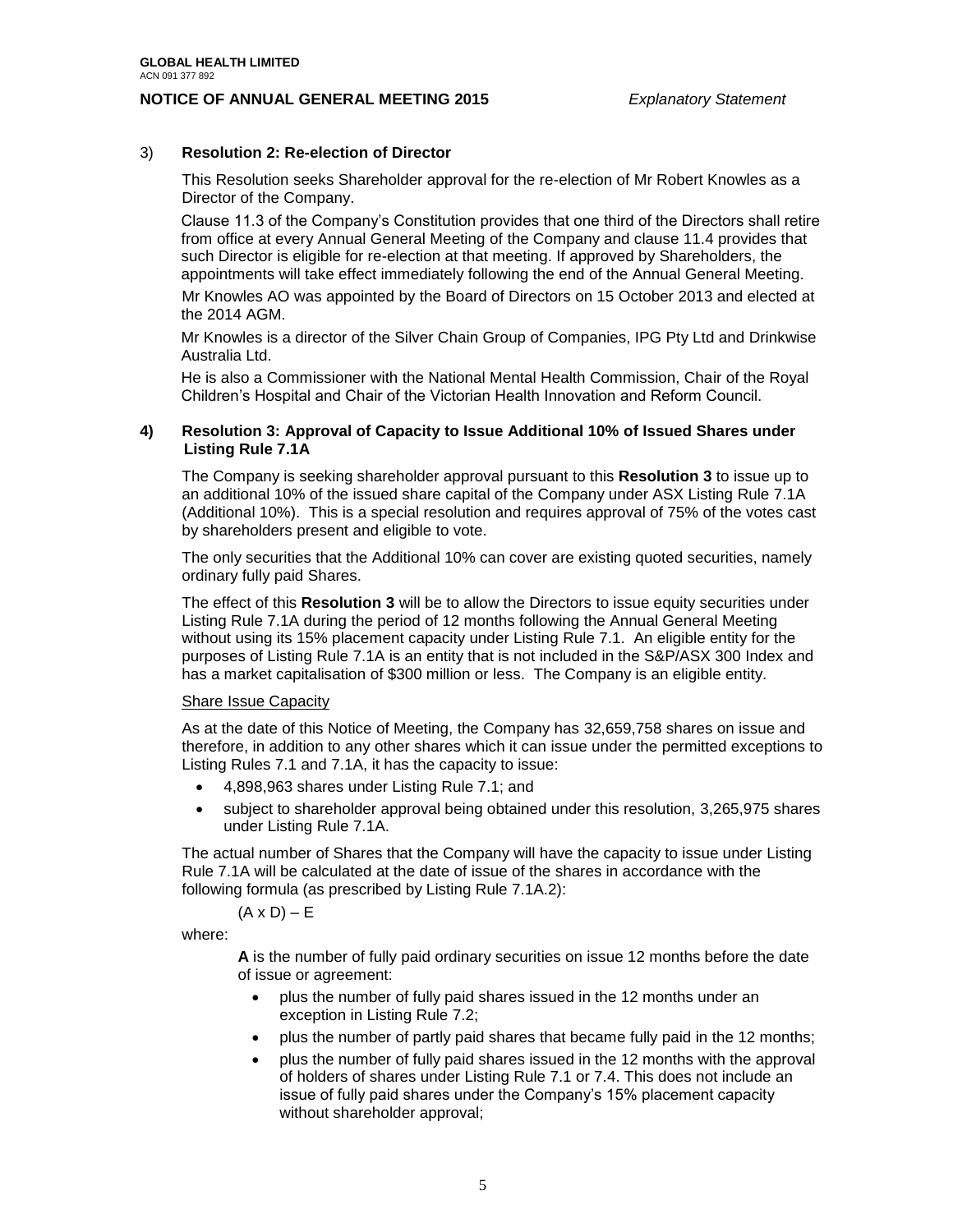less the number of fully paid shares cancelled in the 12 months, (note that A has the same meaning in Listing Rule 7.1 when calculating an entity's 15% placement capacity);

**D** is 10%; and

**E** is the number of equity securities issued or agreed to be issued under Listing Rule 7.1A.2 in the 12 months before the date of issue or agreement to issue that are *not* issued with the approval of holders of ordinary securities under Listing Rule 7.1 or 7.4.

#### Minimum Issue Price

In accordance with Listing Rule 7.1A, shares issued by the Company under an Additional 10% placement can only be issued at a price that is not less than 75% of the VWAP (volume weighted average price) of the shares calculated over the 15 trading days on which trades in its shares were recorded immediately before:

- the date on which the issue price of the shares is agreed; or
- the issue date (if the shares are not issued within five trading days of the date on which the issue price is agreed).

#### Period of Validity

Shareholder approval under Listing Rule 7.1A is valid from the date of this AGM until the earlier to occur of:

- 12 months after the date of the AGM; or
- the date of approval by shareholders of a transaction under Listing Rule 11.1.2 (a significant change to the nature or scale of activities) or Listing Rule 11.2 (disposal of main undertaking), or such longer period if allowed by ASX.

Provided that on the date of the AGM the Company meets the criteria of market capitalisation of \$300 million or less and is not included in the S&P/ASX 300 Index, shareholder approval under Listing Rule 7.1A does not lapse if the Company's market capitalisation subsequently exceeds \$300 million or it is included in the S&P/ASX 300 Index at some time during the above periods.

#### Dilution to existing shareholdings

If **Resolution 3** is approved by shareholders and the Company issues shares under the Additional 10%, there is a risk of shareholder's interests being diluted. Further, as the market price of the Company's Shares may be significantly lower on the issue date than on the date of AGM approval, and because the shares may be issued at a price that is at a discount to the market price on the issue date, there is a risk that the Additional 10% placement may raise less funding than it would based on current market prices.

As required by Listing Rule 7.3A.2, the table below shows a number of hypothetical scenarios under an Additional 10% placement where variable 'A' in the formula in Listing Rule 7.1A.2 (representing the Company's share capital) increases by either 50% or 100%, and the share price decreases by 50% or increases by 100% from the approximate share price as at the date of finalisation of this Notice of Meeting.

Dilution Table - Hypothetical Potential Dilution Scenarios

| <b>Share Capital (Variable 'A' in Listing</b>              | Funds expected to be raised at:          |                                         |                                           |
|------------------------------------------------------------|------------------------------------------|-----------------------------------------|-------------------------------------------|
| <b>Rule 7.1A.2)</b>                                        | 50% decrease in<br>share price<br>\$0.14 | <b>Current share</b><br>price<br>\$0.28 | 100% increase in<br>share price<br>\$0.56 |
| Current: $A = 32,806,662$<br>Additional $10\% = 3,280,666$ | \$459.293                                | \$918,587                               | \$1,837,173                               |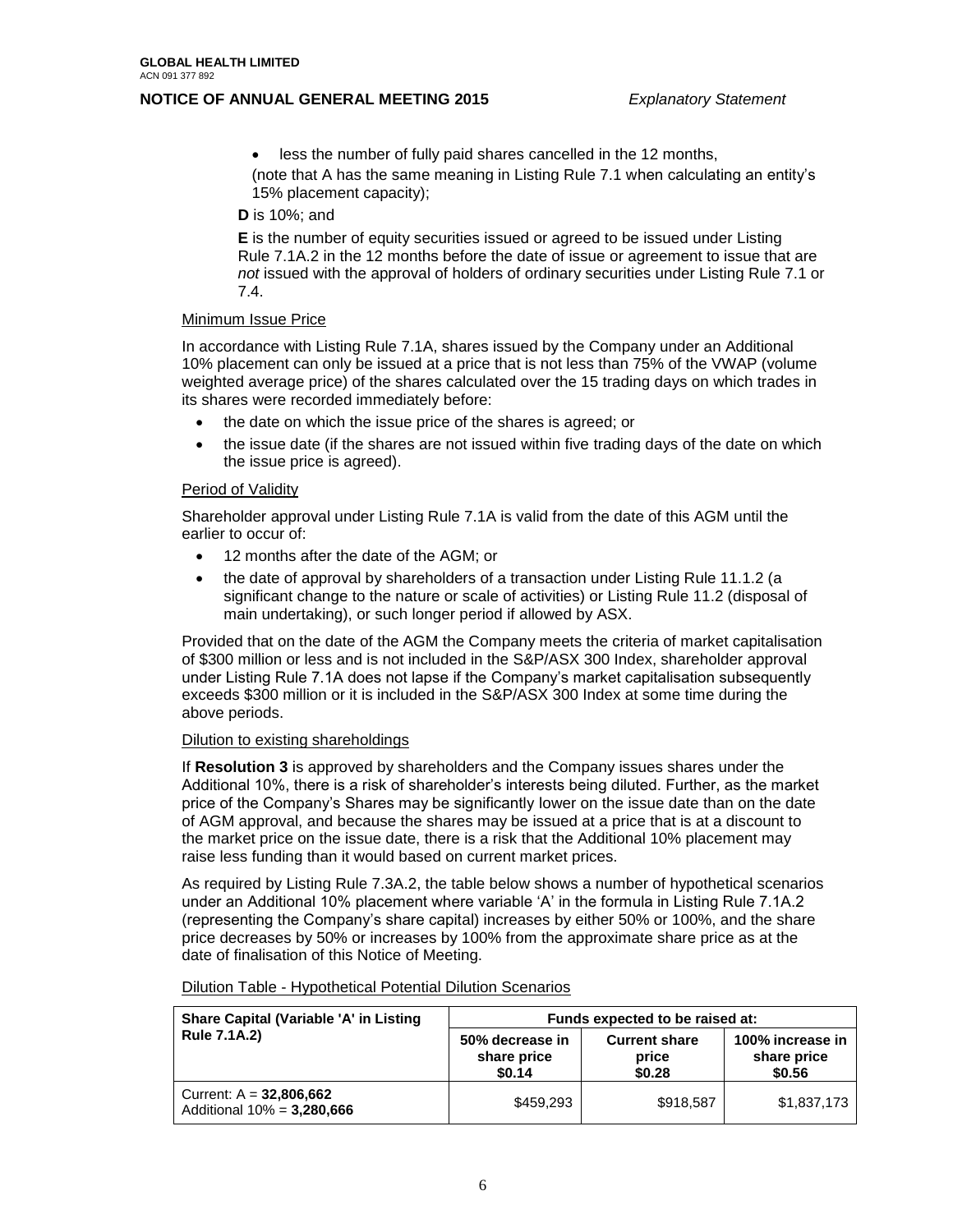| If A increases by $50\% = 49,209,993$<br>Additional $10\% = 4,920,999$  | \$688.940 | \$1,377,880 | \$2,755,760 |
|-------------------------------------------------------------------------|-----------|-------------|-------------|
| If A increases by $100\% = 65,613,324$<br>Additional $10\% = 6,561,332$ | \$918,587 | \$1,837,173 | \$3,674,346 |

The dilution table has been prepared on the following bases and hypothetical assumptions:

- (a) the Company issues the maximum
- (b) number of shares available under the Additional 10%;
- (c) any increase in Variable A (being the issued share capital at the time of issue) is due to an issue of shares which is an exception in Listing Rule 7.2, for example a pro-rata rights issue. However, a 15% placement under Listing Rule 7.1 does not increase variable "A" for the purposes of calculating the placement capacity under Listing Rule 7.1A;
- (d) the table shows only the effect of issues of shares under the Additional 10% in Listing Rule 7.1A, not under the 15% placement capacity under Listing Rule 7.1;
- (e) the table does not show the dilution that may be caused to any particular shareholder by reason of placements under Listing Rule 7.1A, based on that shareholder's holding at the date of the AGM. For instance, shareholders will have different outcomes depending on whether or not they participate in a pro-rata issue which has the effect of increasing variable "A"; and
- (f) the current share price is assumed to be \$0.28, being the share price on 13 October 2015 immediately prior to finalising this Notice of Meeting.

| <b>Date</b> | Quantity           | <b>Class and Summary of Terms</b>                                                                                                                                                                                                                          | <b>Recipients</b><br>(employees)                                             | <b>Issue price and</b><br>discount to Market<br><b>Price (if</b><br>applicable)                                                                                                                                         |
|-------------|--------------------|------------------------------------------------------------------------------------------------------------------------------------------------------------------------------------------------------------------------------------------------------------|------------------------------------------------------------------------------|-------------------------------------------------------------------------------------------------------------------------------------------------------------------------------------------------------------------------|
| 10/06/2015  | 390,000<br>options | Unlisted ESOP options vesting/exercisable<br>at \$0.65 per option as follows:<br>(a) 130,000 on or after 10 June 2016;<br>(b) 130,000 on or after 10 June 2017;<br>(c) 130,000 on or after 10 June 2018.<br>All 390,000 options expire on 10 June<br>2020. | Ms T. Keogh:<br>1)<br>240,000 options<br>Mr A. Hui:<br>2)<br>150,000 options | Issued for nil<br>consideration                                                                                                                                                                                         |
| 30/07/2015  | 146,904<br>shares  | 146,904 ordinary shares issued at \$0.4254<br>per share as 50% of the first part of the<br>consideration payable under a Business<br>and Asset Sale Agreement with Abaki Pty<br>Ltd dated 23 July 2015                                                     | Abaki Pty Ltd                                                                | Issued for nil<br>consideration<br>equivalent to<br>\$62,500 forming<br>50% of the first<br>payment by the<br>Company in respect<br>of the purchase of<br>Abaki Pty Ltd's<br>medical software<br>business and<br>assets |

#### Issues of Securities since the 2014 AGM held on 26 November 2014

(which represents **1.58**%\* of the total number of equity securities on issue as of 26 November 2014)  $*(390,000+146,904)/33,949,758$ <sup>#</sup>

(#32,659,758 ordinary shares + 1,290,000 unlisted ESOP options previously issued to employees in FY2013 and FY2014)

Purpose of the Additional 10%

The Company may seek to issue Shares under the Additional 10% for either: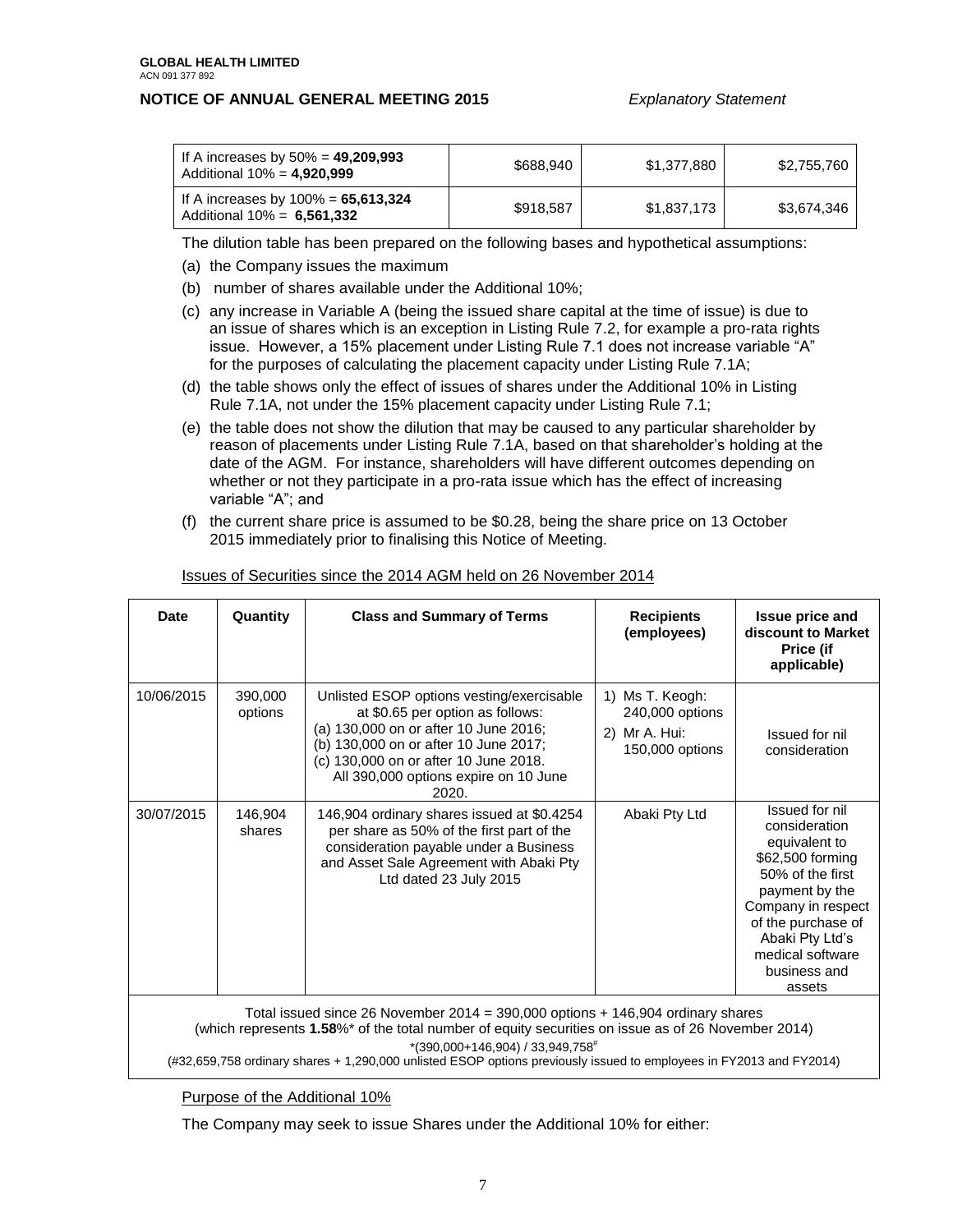- a cash issue price. In this case, the Company may use the funds for working capital or for other corporate purposes; or
- non-cash consideration, such as for the acquisition of new assets or investments, subject to any applicable ASX requirements. In such circumstances the Company will provide a valuation of the non-cash consideration as required by Listing Rule 7.1A.3.

The Company will comply with the disclosure obligations under Listing Rules 7.1A(4) and 3.10.5A upon the issue of any Additional 10%.

#### Allocation Policy

The Company's allocation policy is dependent on the prevailing market conditions at the time of any proposed issue under the Additional 10% placement. The identity of the allottees under the Additional 10% will be determined on a case by case basis having regard to the factors including the following:

- the methods of raising funds that are available to the Company, including a rights issue or other issue in which existing shareholders can participate;
- the effect of the issue of the shares on the control of the Company;
- the financial situation and solvency of the Company; and
- advice from corporate, financial and broking advisors (if applicable).

The allottees under the Additional 10% placement have not been determined as at the date of finalisation of this Notice of Meeting and may include existing substantial shareholders and/or new shareholders. However the allottees cannot include any directors, related parties or associates of a related party of the Company without a further specific shareholder approval.

#### Voting Exclusions

The Company will disregard any votes cast on this resolution by any person who may participate in the proposed issue or any person who might obtain a benefit, except a benefit solely in the capacity of a holder of ordinary shares, and any associate of such person.

However, the Company need not disregard a vote if the vote is cast as proxy for a person who is entitled to vote in accordance with the directions on the proxy form, or if the vote is cast by the Chairman for a person who is entitled to vote in accordance with a direction on the proxy form.

At the date of finalisation of the notice, the Company has not approached any particular existing shareholder or an identifiable class of existing shareholders to participate in any issue of shares. No existing shareholder's vote will therefore be excluded under the voting exclusion.

#### Previous Approval

The Company previously obtained shareholder approval under Listing Rule 7.1A at the Annual General Meeting on 26 November 2014.

#### Recommendation

The Directors believe that a majority of eligible companies would seek this form of newly available shareholder approval to enable a capital-raising to be implemented if appropriate during the following year. Accordingly, shareholder approval of this resolution is considered to be a prudent approach.

The Directors believe that this resolution will provide the Company with flexibility to raise capital quickly if advantageous terms are available, and is in the best interests of the Company. The Directors recommend that shareholders vote in favour of this resolution.

The Chairman of the meeting intends to vote undirected proxies in favour of this resolution.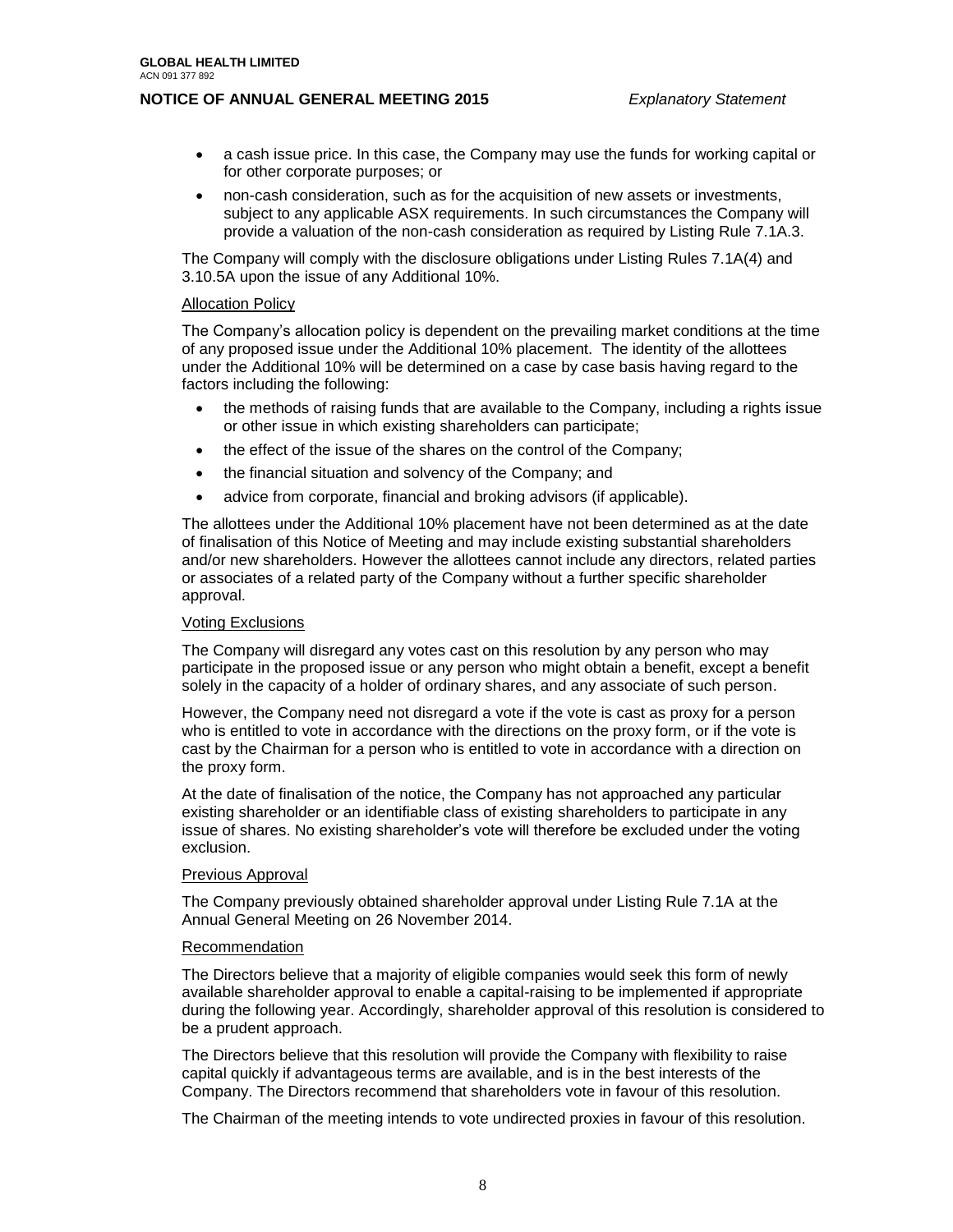#### 5) **Resolution 4: Special Resolution to adopt Part 12A of the Company's Constitution to allow the Company to sell unmarketable parcels of shares on behalf of shareholders**

The Constitution of the Company was amended with the approval of shareholders at the Company's Annual General Meeting on 24 November 2009 to allow the Company to sell Unmarketable Parcels.

Part 12A.2 of the Constitution provides that the power of the Company to eliminate or reduce Unmarketable Parcels ceases to have effect on the day that is 12 months after the date that Part 12A was last adopted by the Company, namely on 26 November 2014.

The Company has a number of Shareholders who hold Unmarketable Parcels of Shares, being lots of less than \$500. As at 13 October 2015, there were 601 Shareholders holding Unmarketable Parcels.

Your Directors seek approval to adopt Part 12A anew as the administrative costs the Company incurs in respect of Shareholders who hold Unmarketable Parcels is the same as the administrative costs the Company incurs in respect of Shareholders who hold Marketable Parcels. These administrative costs include issuing shareholding statements, distributing annual reports and other shareholder communications and generally maintaining the Company's records. Given the Company's size, the Company wishes to reduce these administrative costs so as to operate more efficiently.

The Board unanimously considers that a reduction in the number of Unmarketable Parcels held by Shareholders in the Company will be of benefit to the Company.

Therefore the Board proposes re-adopting Part 12A of the Company's Constitution to permit the Company in certain circumstances to reduce or eliminate Unmarketable Parcels held by Shareholders.

For Shareholders with an Unmarketable Parcel, the option of sale through the Company by way of the procedure set out in Part 12A is a very efficient and cheap means of sale of their Shareholding as it will not involve them in payment of the brokerage or other costs of sale which, in the case of very small shareholdings, will often be a significant percentage (or all) of the total proceeds of sale.

The Company cannot require a Shareholder to sell an Unmarketable Parcel. All Shareholders holding an Unmarketable Parcel will be given an opportunity to request that it retain its Unmarketable Parcel. It is also important to note that the Listing Rules contain a number of safeguards that protect the holders of Unmarketable Parcels including:

- (a) the Company may only seek to sell any Unmarketable Parcels once in any 12 month period;
- (b) the Company must notify the relevant Shareholder of its intention to sell the Unmarketable Parcel;
- (c) the Shareholder must be given at least a six-week notice period from the date that the notice is sent in which to tell the Company that it wishes to retain its Unmarketable Parcel, and if the Shareholder does so inform the Company, the Unmarketable Parcel will not be sold;
- (d) the sale of the Unmarketable Parcel must stop following the announcement of any takeover bid for the Company but may be started again after the close of offers made under the takeover bid;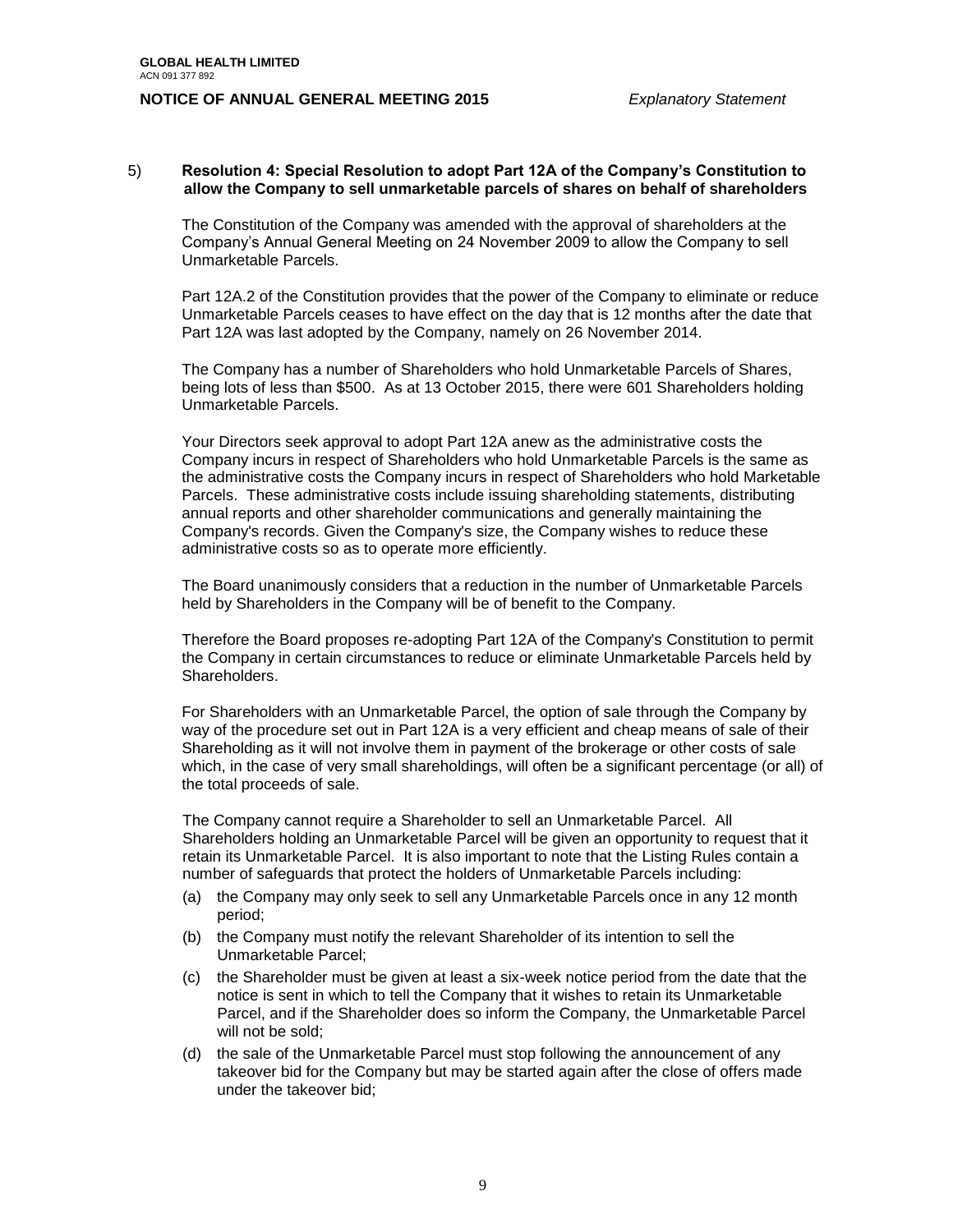- (e) only the Unmarketable Parcels held by Shareholders who do not respond in writing to the Company during the notice period or who expressly state that they want their Unmarketable Parcel sold, may be sold by the Company; and
- (f) the Company must pay the costs of the sale (although it would not be liable for the income tax and capital gains tax consequences associated with the sale and these remain the responsibility of the relevant Shareholder).

If the Shareholders approve Resolution 6, the Company may utilise the power granted to it under Part 12A of the Constitution to reduce or eliminate Unmarketable Parcels in the Company, subject to the various requirements of the Corporations Act and the Listing Rules (including the safeguards outlined above), by selling Unmarketable Parcels on-market on behalf of the Shareholders who do not wish to retain their Unmarketable Parcels.

For a special resolution to be passed, at least 75% of the votes cast by or on behalf of members entitled to vote on the resolution must be cast in favour of the resolution.

The Board unanimously recommends that you vote in favour of this Resolution.

#### **Item 5 (special resolution 4)**

"That in accordance with the provisions of the Company's Constitution, Part 12A of the Constitution of the Company be adopted so that the Company is allowed to sell unmarketable parcels of shares on behalf of shareholders."

The following paragraphs in the Company's Constitution are relevant:

**Marketable Parcel** means a parcel of securities of a value of not less than \$500 (or such other value as may be determined by the ASX from time to time) based on the closing price on SEATS on the relevant determination date.

**SEATS** means the ASX's Stock Exchange Automated Trading System

**Share** means a fully paid ordinary share in the capital of the Company.

**Shareholders** means the holders of Shares.

**Unmarketable Parcel** means a parcel of Shares that is not a Marketable Parcel.

#### **PART 12 A Unmarketable Parcels**

12A.1 The Directors acting as a Board may sell a Share that is part of an Unmarketable Parcel only if it does so in accordance with this Part. The Board's power to sell lapses if a takeover (as defined in the Listing Rules) is announced after the Board gives a notice under Clause 12A.2 and before the Board enters into an agreement to sell the Share.

12A.2 Once in any 12-month period after this Part 12A was last adopted by the Company at general meeting, the Board may give written notice to a Member who holds an Unmarketable Parcel:

- (a) stating that it intends to sell the Unmarketable Parcel; and
- (b) specifying a date at least 6 weeks (or any lesser period permitted under the Corporations Act 2001 (Cwlth) or the Listing Rules) after the notice is given by which the Member may give the Company written notice that the Member wishes to retain the holding.

If the Board's power to sell lapses under Clause 12A.1, any notice given by the Board under this clause is taken never to have been given and the Board may give a new notice after the close of the offers made under the takeover.